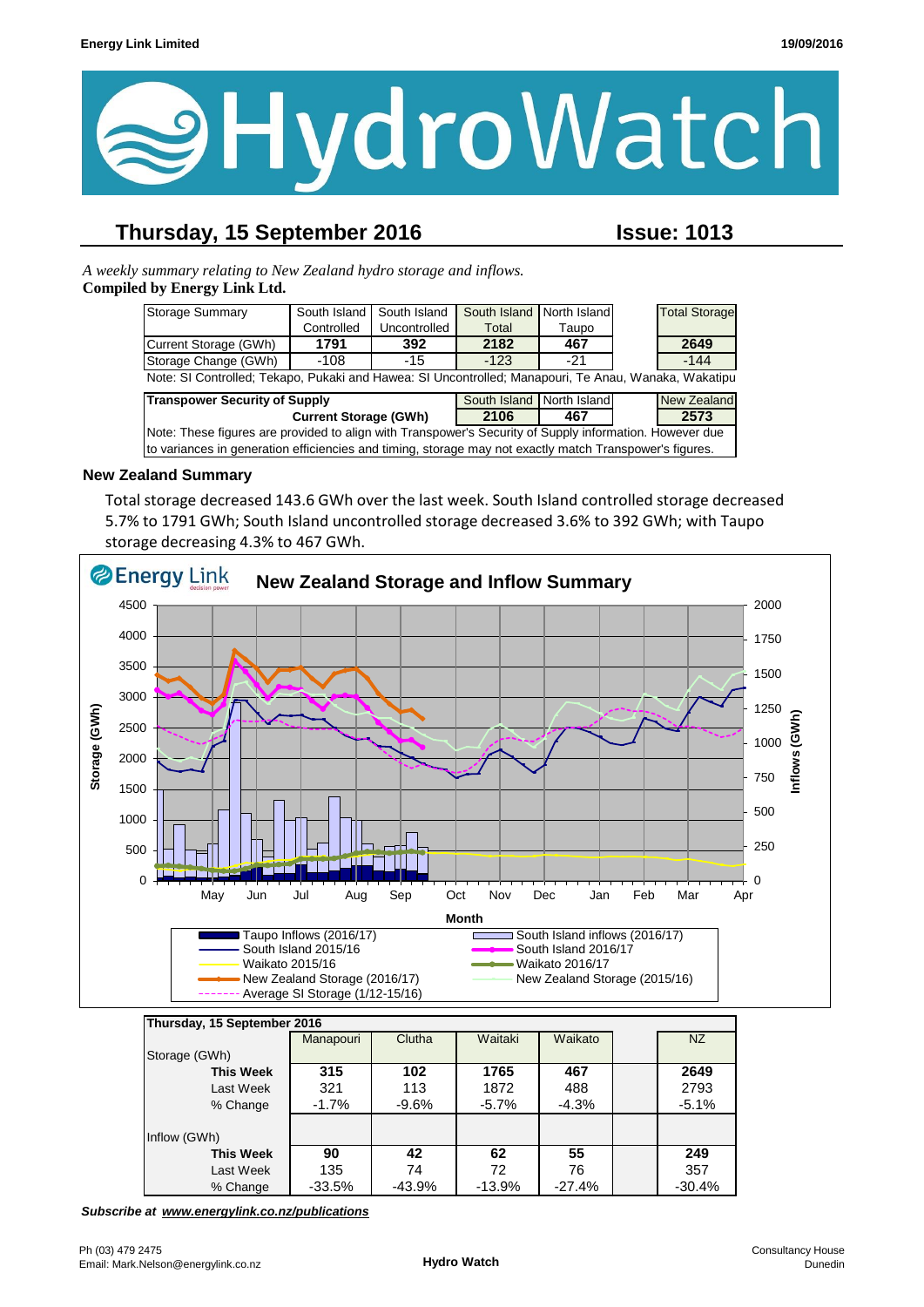#### **Lake Levels and Outflows**

| <b>Catchment</b> | Lake      | <b>Level</b> | <b>Storage</b> | <b>Outflow</b> | <b>Outflow</b> |
|------------------|-----------|--------------|----------------|----------------|----------------|
|                  |           | (m. as)      | (GWh)          | (cumecs)       | <b>Change</b>  |
| <b>Manapouri</b> | Manapouri | 177.68       | 107            | 16             | $-2$           |
|                  | Te Anau   | 202.25       | 208            |                |                |
| <b>Clutha</b>    | Wakatipu  | 309.67       | 32             | 123            | 13             |
|                  | Wanaka    | 276.98       | 45             | 166            | 16             |
|                  | Hawea     | 338.75       | 26             | 46             | 10             |
| Waitaki          | Tekapo    | 705.75       | 352            |                |                |
|                  | Pukaki    | 529.32       | 1413           |                |                |
| <b>Waikato</b>   | Taupo     | 357.00       | 467            |                |                |

#### **Inflow Summary**

The two charts below represent where current inflows are in relation to historic inflow patterns. The percentile values have been calculated using all inflows since 1931.





**North Island Inflows -** The past four weeks of N. I. inflows rank as the 42nd driest on record.

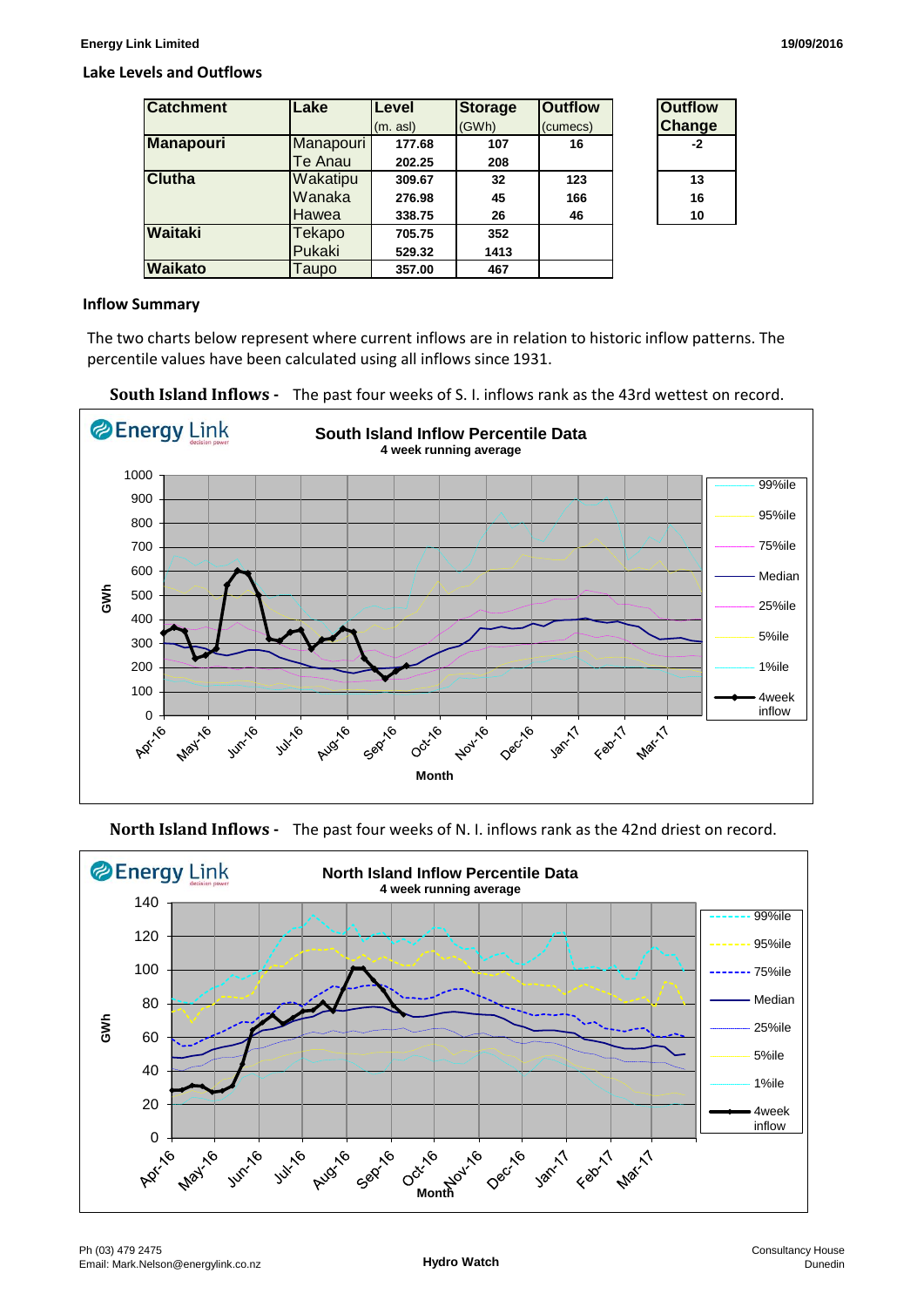### **Waikato System**



**Lake Levels -** Lake Taupo storage fell to 81.8% of nominal full at 467 GWh.

 **Inflows -** Inflows decreased 27.4% to 55 GWh.

 **Generation -** Average generation increased 17.7% to 491.2 MW.



## **Tekapo**

**Lake Levels -** Lake Tekapo ended the week 48.6% nominally full with storage falling to 352 GWh.

 **Inflows -** Inflows into tekapo increased 2.4% to 31 GWh.

 **Generation -** Average Tekapo generation increased 17.1% to 108.6 MW.

**Hydro Spill -** Lake Tekapo did not spill.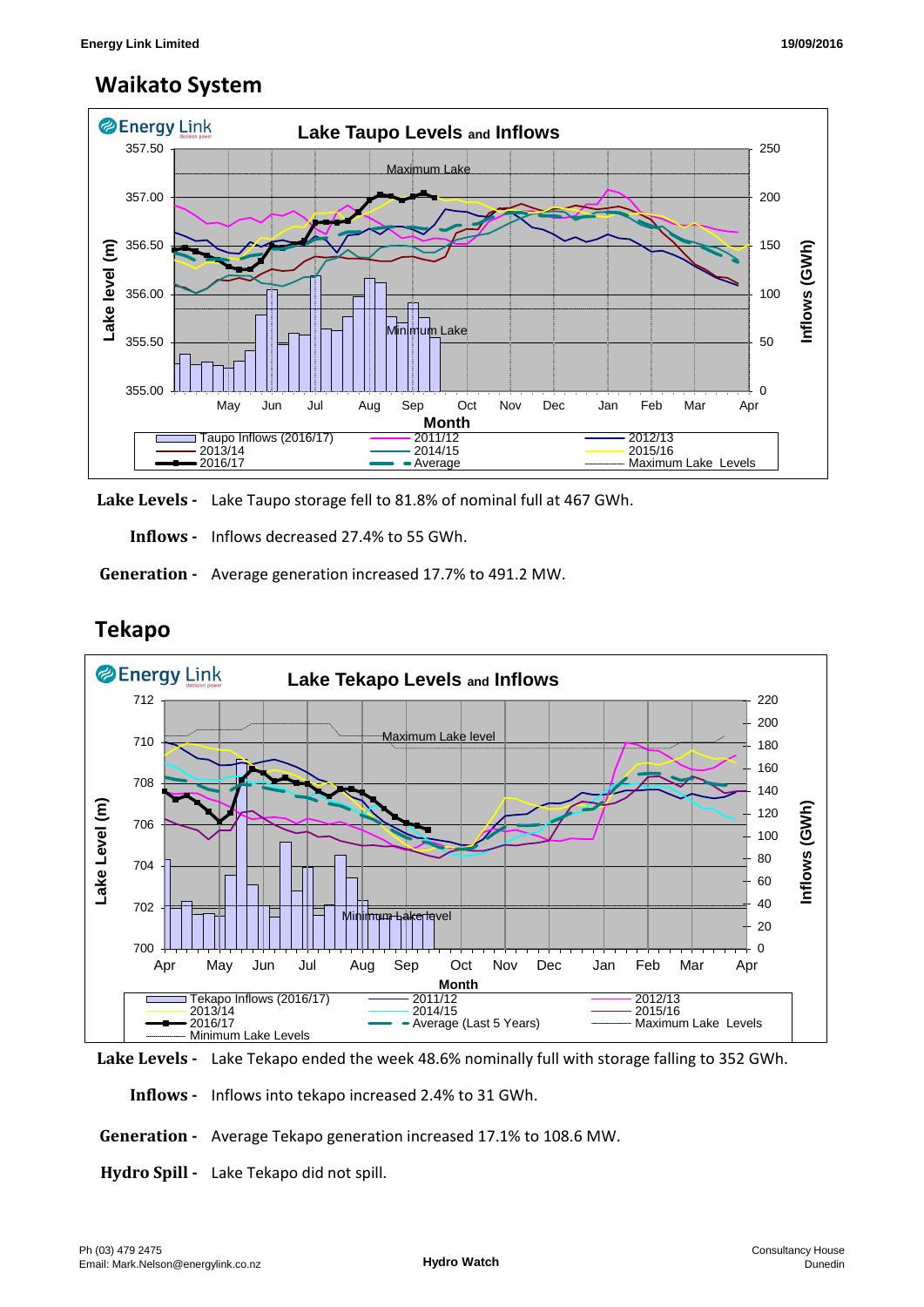### **Waitaki System**



**Lake Levels -** Lake Pukaki ended the week 79.4% nominally full with storage falling to 1413 GWh.

 **Inflows -** Inflows into the Waitaki System decreased 25.6% to 31 GWh.

 **Generation -** Average Waikati generation increased 36.5% to 982.6 MW.

**Hydro Spill -** Lake Pukaki did not spill.

**River Flows -**  Flows from the Ahuriri River increased to 19.8 cumecs while Waitaki River flows were higher than last week averaging 418.2 cumecs.



# **Clutha System**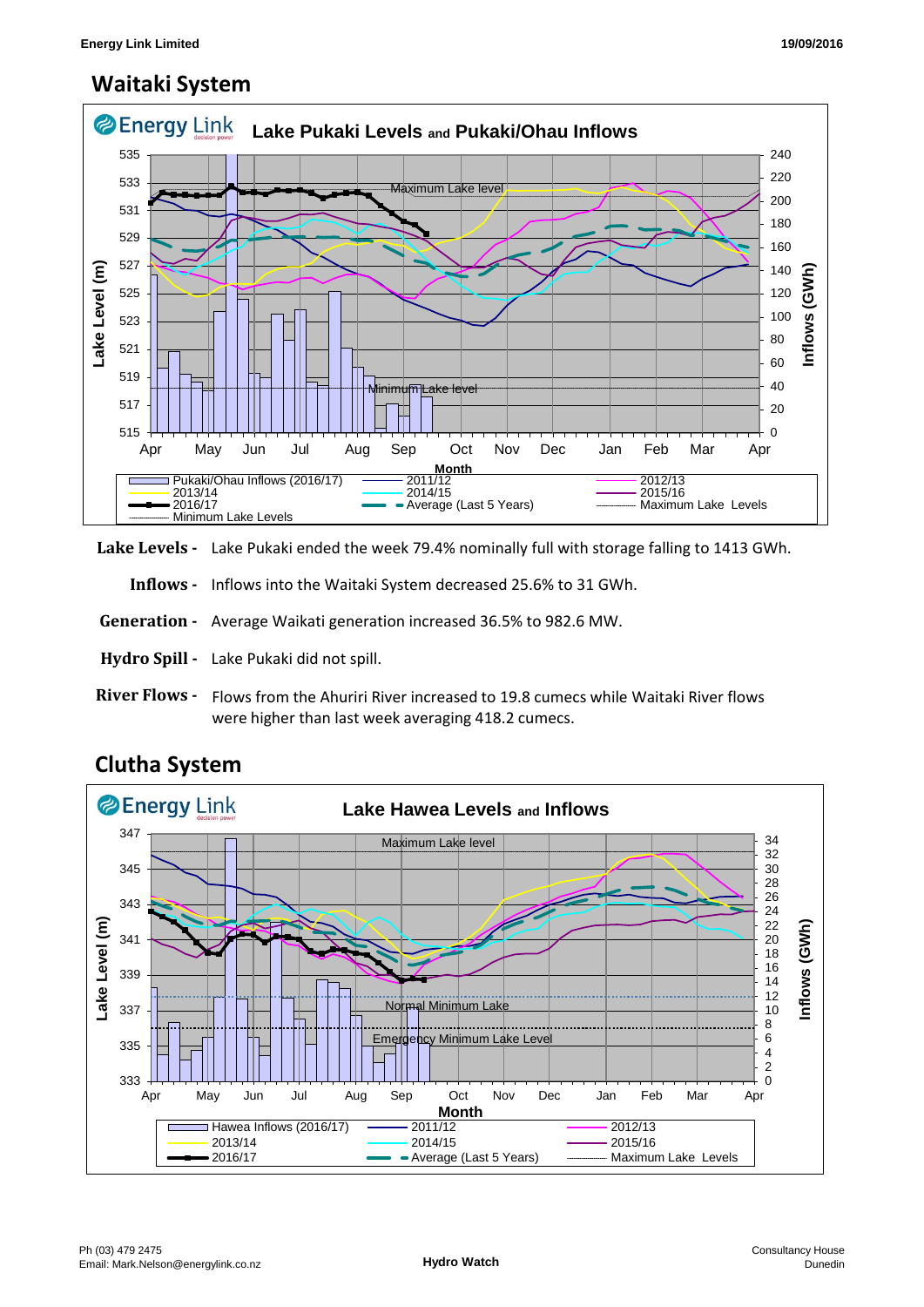#### **Energy Link Limited 19/09/2016**

- **Lake Levels**  Total storage for the Clutha System decreased 9.6% to 102 GWh. Lakes Hawea, Wanaka and Wakatipu ended the week 8.7%, 39% and 30% nominally full respectively.
	- **Inflows** Total Inflows into the Clutha System 43.9% lower at 42 GWh.
- **Generation** Average generation was 8.3% higher at 378 MW.
- **Hydro Spill** The was no estimated spill
- River Flows Total outflows from the lakes and Shotover River increased to 385.4 cumecs. This comprised of 46 cumecs from Lake Hawea, 166 cumecs from Lake Wanaka, 123 cumecs from Lake Wakatipu and 49 cumecs from the Shotover River.